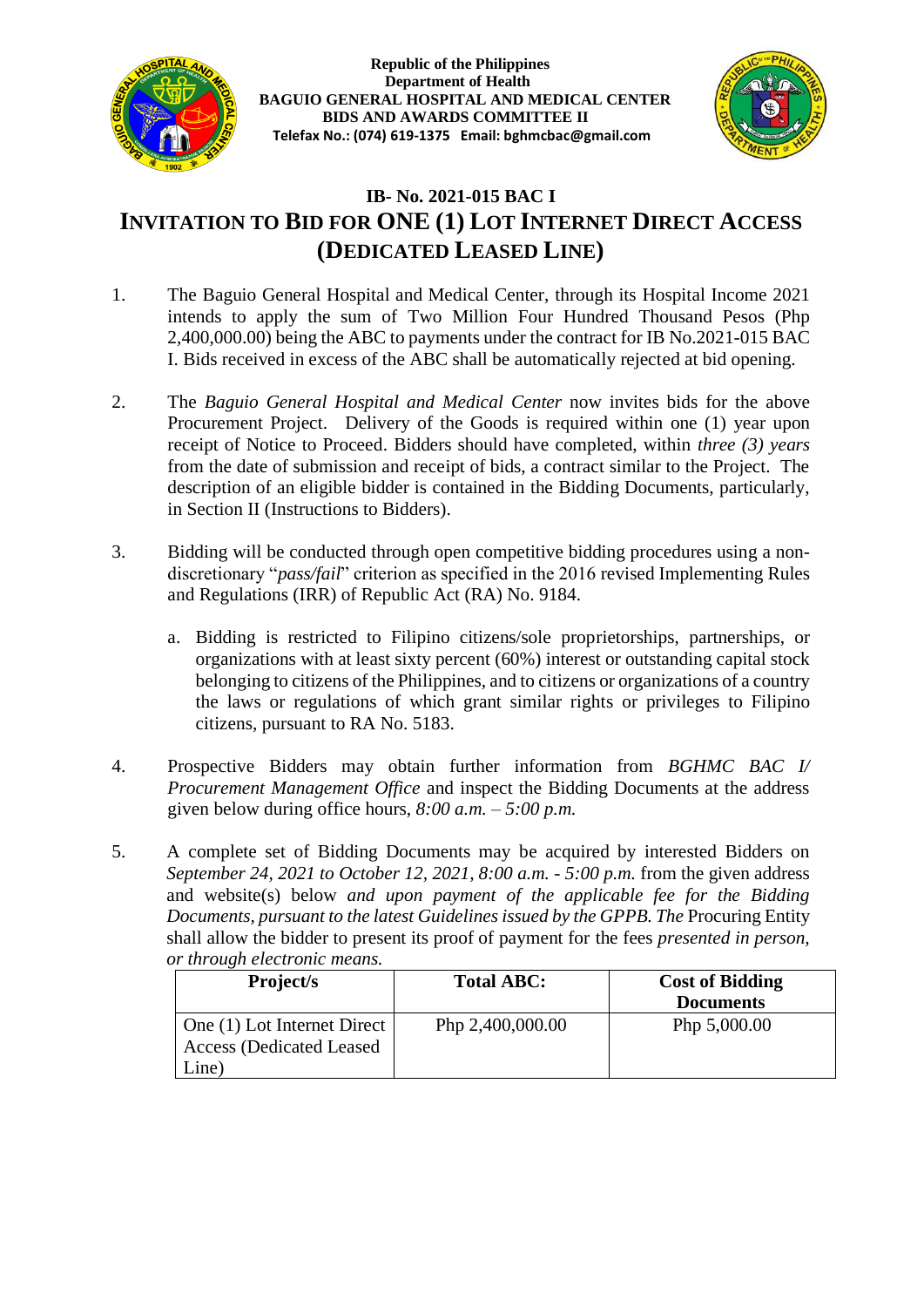

### **Republic of the Philippines Department of Health BAGUIO GENERAL HOSPITAL AND MEDICAL CENTER BIDS AND AWARDS COMMITTEE II Telefax No.: (074) 619-1375 Email: bghmcbac@gmail.com**



6. The *Baguio General Hospital and Medical Center* will hold an ONLINE Pre-Bid Conference<sup>1</sup> on *October 1, 2021, 9:30 a.m.* through video conferencing or webcasting *via WebEx Meeting* which shall be open to prospective bidders.

PRE-BID CONFERENCE Meeting Information

Meeting link: **<https://pmobghmc.webex.com/pmobghmc/j.php?MTID=mb20cb4fb3002e5b6efe1b30a8a40f461>** Meeting number: 2644 137 9782 Password: GpZYnQ9BT22

7. Bids must be duly received by the BAC Secretariat through manual submission at the office address, online or electronic submission as indicated below, before *October 13, 2021, 8:30 a.m. Philippine Standard Time (PST).* **Late bids shall not be accepted.**

Submission of electronic bids should be uploaded in the link provided in the bidding documents. The bidder should provide the password during the opening of bids. Failure to provide the Password during bid opening shall be ground for disqualification.

### BGHMC Online Link: **<https://forms.gle/xw1mPTqXvfoxTBQZ6>**

8. All Bids must be accompanied by a bid security in any of the acceptable forms and in the amount stated in **ITB** Clause 14.

The bidder shall submit a Bid Securing Declaration

Or

Any form of Bid Security, in an amount not less than the required percentage of the ABC in accordance with the following schedule:

|                               | <b>Form of Bid Security</b>                              | <b>Amount of Bid Security</b><br>(Not less than the required percentage of the<br>ABC) |
|-------------------------------|----------------------------------------------------------|----------------------------------------------------------------------------------------|
|                               | (a) Cash or cashier's/manager's check issued by a        |                                                                                        |
| Universal or Commercial Bank. |                                                          |                                                                                        |
|                               | (b) Bank draft/guarantee or irrevocable letter of credit |                                                                                        |
|                               | issued by a Universal or Commercial Bank: Provided,      | Two percent $(2\%)$                                                                    |
|                               | however, that it shall be confirmed or authenticated by  |                                                                                        |
|                               | a Universal or Commercial Bank, if issued by a           |                                                                                        |
|                               | foreign bank.                                            |                                                                                        |
| (c)                           | Surety bond callable upon demand issued by a surety      |                                                                                        |
|                               | or insurance company duly certified by the Insurance     | Five percent $(5\%)$                                                                   |
|                               | Commission as authorized to issue such security.         |                                                                                        |

<sup>&</sup>lt;sup>1</sup> May be deleted in case the ABC is less than One Million Pesos (PhP1,000,000) where the Procuring Entity may not hold a Pre-Bid Conference.